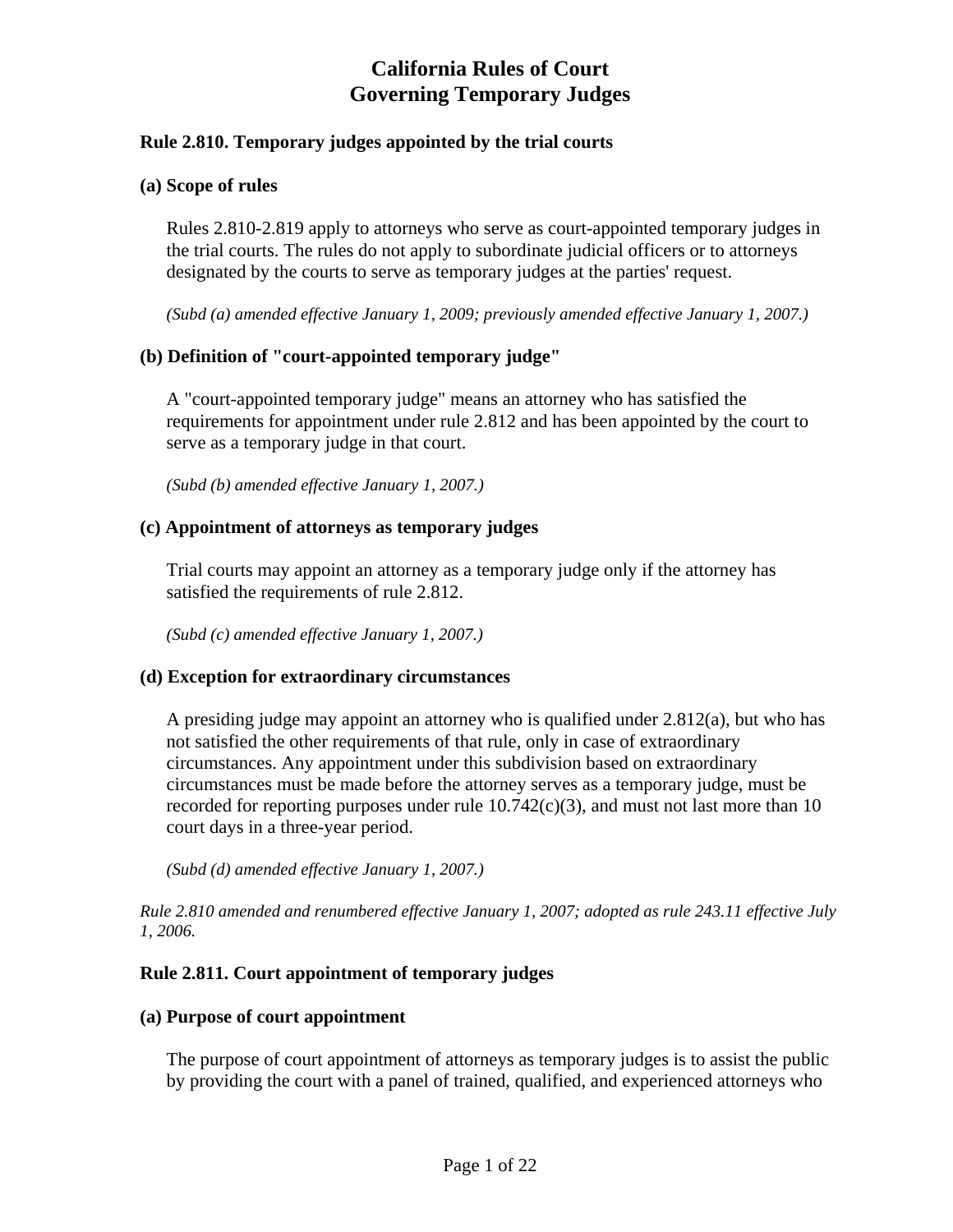may serve as temporary judges at the discretion of the court if the court needs judicial assistance that it cannot provide using its full-time judicial officers.

### **(b) Appointment and service discretionary**

Court-appointed attorneys are appointed and serve as temporary judges solely at the discretion of the presiding judge.

# **(c) No employment relationship**

Court appointment and service of an attorney as a temporary judge do not establish an employment relationship between the court and the attorney.

# **(d) Responsibility of the presiding judge for appointments**

The appointment of attorneys to serve as temporary judges is the responsibility of the presiding judge, who may designate another judge or committee of judges to perform this responsibility. In carrying out this responsibility, the presiding judge is assisted by a Temporary Judge Administrator as prescribed by rule 10.743.

*(Subd (d) amended effective January 1, 2007.)* 

*Rule 2.811 amended and renumbered effective January 1, 2007; adopted as rule 243.12 effective July 1, 2006.* 

# **Rule 2.812. Requirements for court appointment of an attorney to serve as a temporary judge**

# **(a) Experience required for appointment and service**

The presiding judge may not appoint an attorney to serve as a temporary judge unless the attorney has been admitted to practice as a member of the State Bar of California for at least 10 years before the appointment. However, for good cause, the presiding judge may permit an attorney who has been admitted to practice for at least 5 years to serve as a temporary judge.

# **(b) Conditions for appointment by the court**

The presiding judge may appoint an attorney to serve as a temporary judge only if the attorney:

- (1) Is a member in good standing of the State Bar and has no disciplinary action pending;
- (2) Has not pled guilty or no contest to a felony, or has not been convicted of a felony that has not been reversed;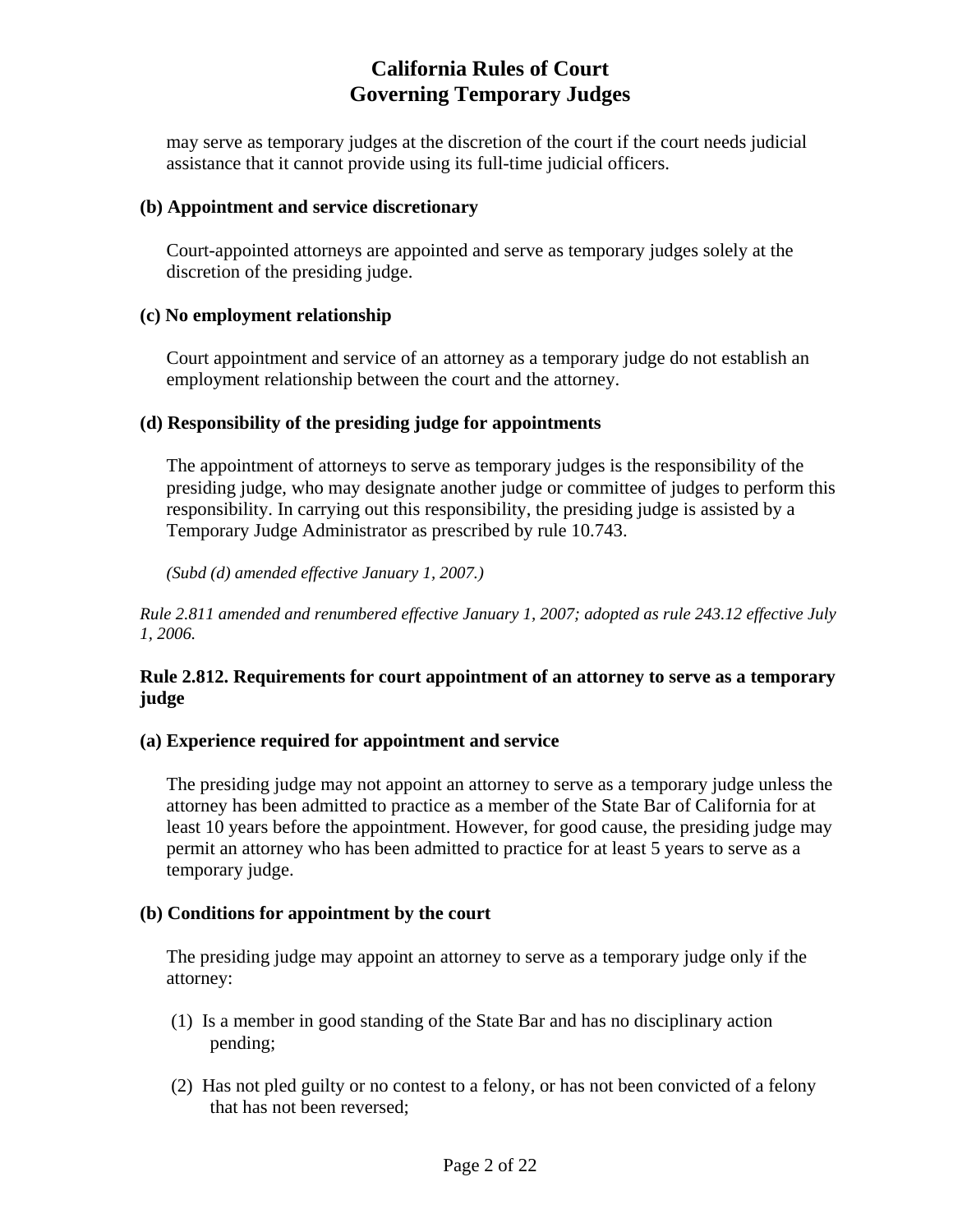- (3) Has satisfied the education and training requirements in (c);
- (4) Has satisfied all other general conditions that the court may establish for appointment of an attorney as a temporary judge in that court; and
- (5) Has satisfied any additional conditions that the court may require for an attorney to be appointed as a temporary judge for a particular assignment or type of case in that court.

# **(c) Education and training requirements**

The presiding judge may appoint an attorney to serve as a temporary judge only if the following minimum training requirements are satisfied:

(1) *Mandatory training on bench conduct and demeanor* 

Before appointment, the attorney must have attended and successfully completed, within the previous three years, a course of at least 3 hours duration on the subjects identified in rule 2.813(a) approved by the court in which the attorney will serve. This course must be taken in person and be taught by a qualified judicial.

(2) *Mandatory training in ethics* 

Before appointment, the attorney must have attended and successfully completed, within the previous three years, a course of at least 3 hours duration on the subjects identified in rule 2.813(b) approved by the court in which the attorney will serve. This course may be taken by any means approved by the court, including in-person, by broadcast with participation, or online.

(3) *Substantive training* 

Before appointment, the attorney must have attended and successfully completed, within the previous three years, a course on the substantive law in each subject area in which the attorney will serve as a temporary judge. These courses may be taken by any means approved by the court, including in-person, by broadcast with participation, or online. The substantive courses have the following minimum requirements:

(A) *Small claims* 

An attorney serving as a temporary judge in small claims cases must have attended and successfully completed, within the previous three years, a course of at least 3 hours' duration on the subjects identified in rule 2.813(c) approved by the court in which the attorney will serve.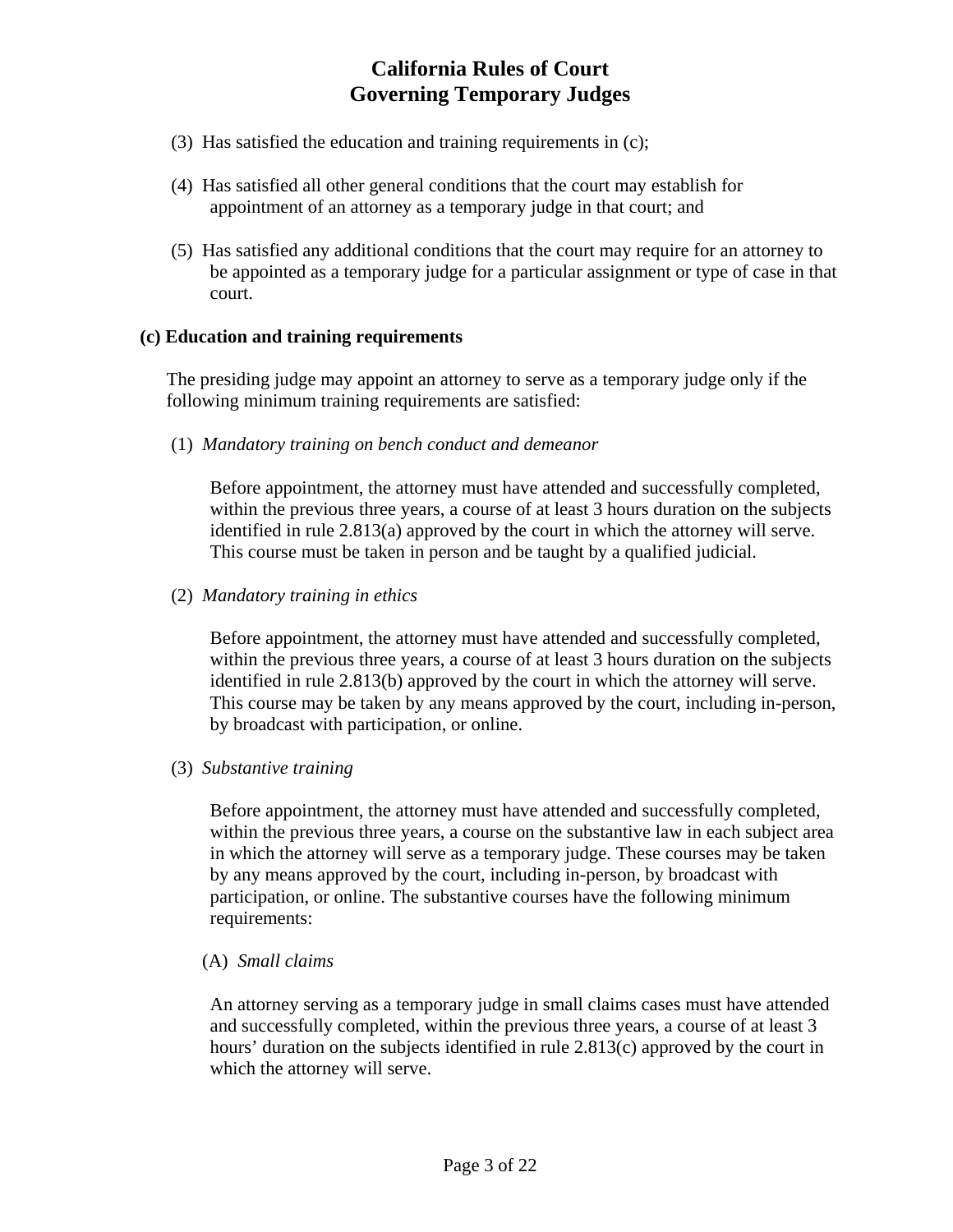# (B) *Traffic*

An attorney serving as a temporary judge in traffic cases must have attended and completed, within the previous three years, a course of at least 3 hours' duration on the subjects identified in rule 2.813(d) approved by the court in which the attorney will serve.

(C) *Other subject areas* 

If the court assigns attorneys to serve as temporary judges in other substantive areas such as civil law, family law, juvenile law, unlawful detainers, or case management, the court must determine what additional training is required and what additional courses are required before an attorney may serve as a temporary judge in each of those subject areas. The training required in each area must be of at least 3 hours duration. The court may also require that an attorney possess additional years of practical experience in each substantive area before being assigned to serve as a temporary judge in that subject area.

(D) *Settlement* 

An attorney need not be a temporary judge to assist the court in settlement conferences. However, an attorney assisting the court with settlement conferences who performs any judicial function, such as entering a settlement on the record under Code of Civil Procedure section 664.6, must be a qualified temporary judge who has satisfied the training requirements under  $(c)(1)$  and  $(c)(2)$  of this rule.

(E) The substantive training requirements in  $(3)(A)-(C)$  do not apply to courts in which temporary judges are used fewer than 10 times altogether in a calendar year.

*(Subd (c) amended effective January 1, 2009; previously amended effective January 1, 2007.)* 

# **(d) Requirements for retired judicial officers**

Commencing five years after the retired judicial officer last served in a judicial position either as a full-time judicial officer or as an assigned judge, a retired judicial officer serving as a temporary judge must satisfy all the education and training requirements of this rule. However, a retired judicial officer serving as a temporary judge in a small claims case must satisfy all the requirements of Code of Civil Procedure section 116.240(b) and the rules in this chapter before serving in the case.

*(Subd (d) adopted effective January 1, 2009.)*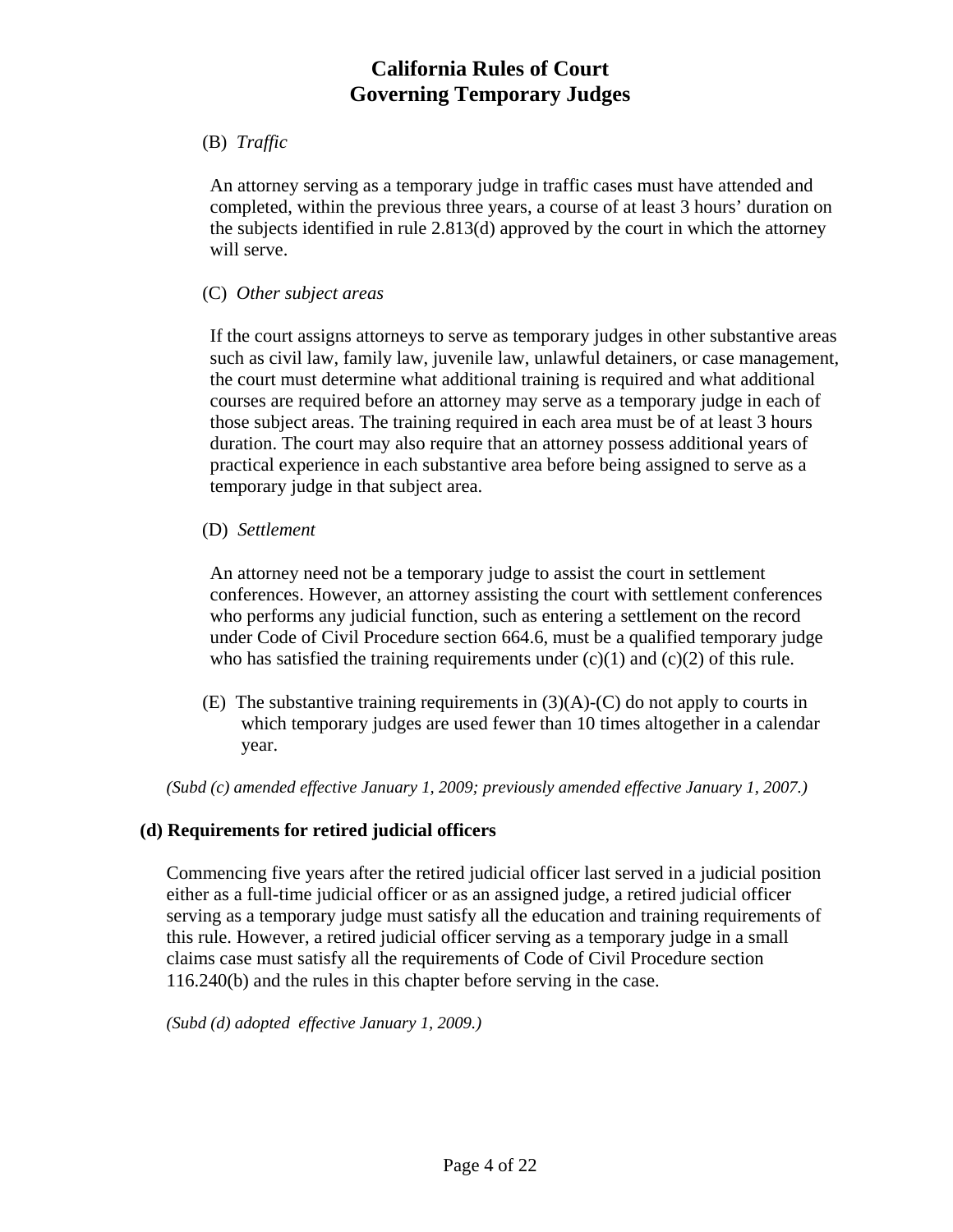### **(e) Additional requirements**

The presiding judge in each court should establish additional experience and training requirements for temporary judges beyond the minimum requirements provided in this rule if it is feasible for the court to do so

*(Subd (e) relettered effective January 1, 2009; adopted as subd (d) effective January 1, 2006.)*

### **(f) Records of attendance**

A court that uses temporary judges must maintain records verifying that each attorney who serves as a temporary judge in that court has attended and successfully completed the courses required under this rule.

*(Subd (f) relettered effective January 1, 2009; adopted as subd (e) effective January 1, 2006.)*

# **(g) Application and appointment**

To serve as a temporary judge, an attorney must complete the application required under rule 10.744, must satisfy the requirements prescribed in this rule, and must satisfy such other requirements as the court appointing the attorney in its discretion may determine are appropriate.

*(Subd (g) relettered effective January 1, 2009; adopted as subd (f) effective January 1, 2006.)* 

*Rule 2.812 amended effective January 1, 2009; adopted as rule 243.13 effective July 1, 2006; previously amended and renumbered effective January 1, 2007.* 

#### **Advisory Committee Comment**

The goal of this rule is to ensure that attorneys who serve as court-appointed temporary judges are qualified and properly trained.

**Subdivision (a).** If a court determines that there is good cause under (a) to appoint an attorney with less than 10 years of practice as a temporary judge, the attorney must still satisfy the other requirements of the rule before being appointed.

**Subdivision (b).** "Good standing" means that the attorney is currently eligible to practice law in the State of California. An attorney in good standing may be either an active or a voluntarily inactive member of the State Bar. The rule does not require that an attorney be an active member of the State Bar to serve as a courtappointed temporary judge. Voluntarily inactive members may be appointed as temporary judges if the court decides to appoint them.

**Subdivision (c).** A court may use attorneys who are not temporary judges to assist in the settlement of cases. For example, attorneys may work under the presiding judge or individual judges and may assist them in settling cases. However, these attorneys may not perform any judicial functions such as entering a settlement on the record under Code of Civil Procedure section 664.6. Settlement attorneys who are not temporary judges are not required to satisfy the requirements of these rules, but must satisfy any requirements established by the court for attorneys who assist in the settlement of cases.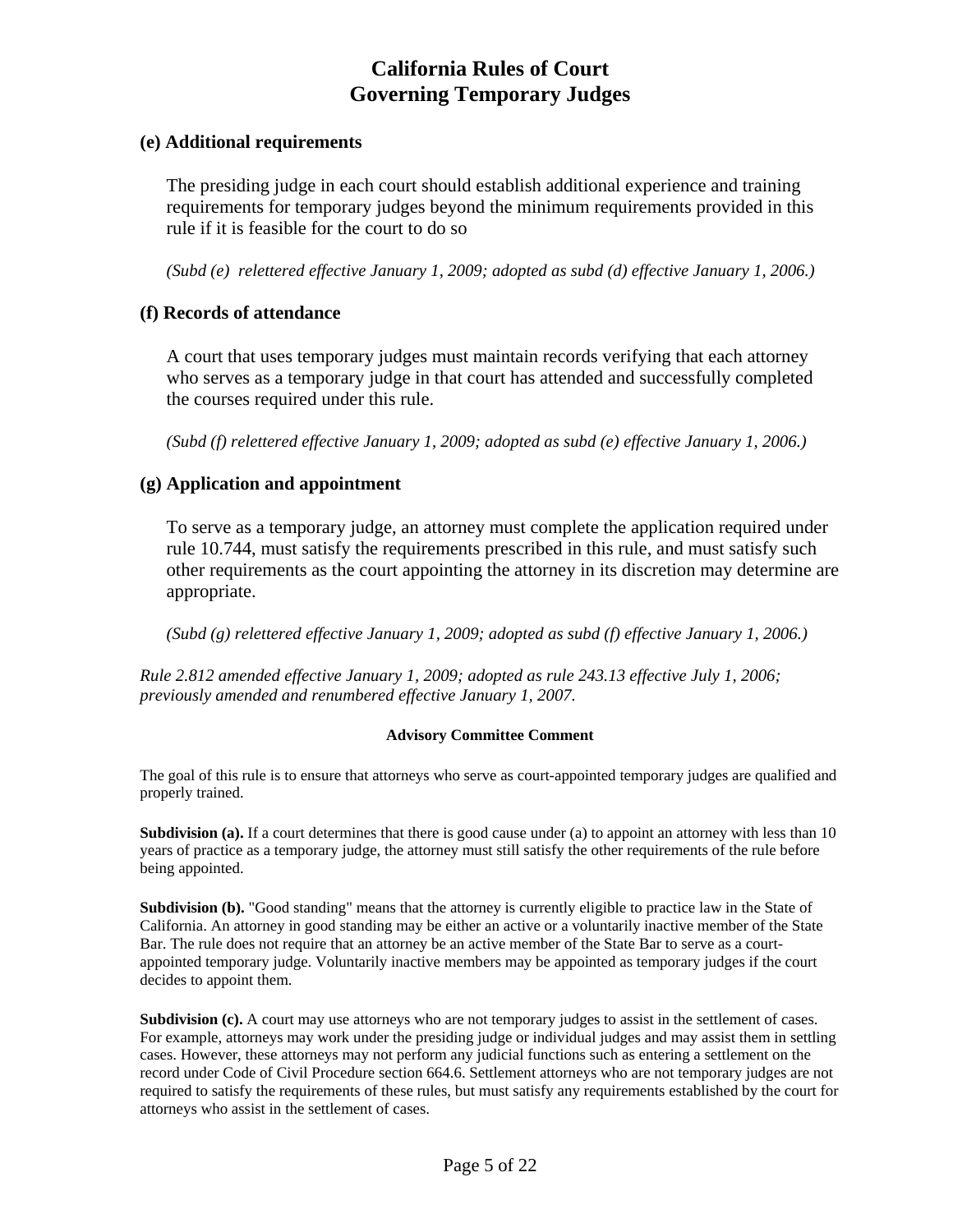# **Rule 2.813. Contents of training programs**

# **(a) Bench conduct**

Before the court may appoint an attorney to serve as a temporary judge in any type of case, the attorney must have received training under rule  $2.812(c)(1)$  in the following subjects:

- (1) Bench conduct, demeanor, and decorum;
- (2) Access, fairness, and elimination of bias; and
- (3) Adjudicating cases involving self-represented parties.

*(Subd (a) amended effective January 1, 2007.)* 

# **(b) Ethics**

Before the court may appoint an attorney to serve as a temporary judge in any type of case, the attorney must have received ethics training under rule  $2.812(c)(2)$  in the following subjects:

- (1) Judicial ethics generally;
- (2) Conflicts;
- (3) Disclosures, disqualifications, and limitations on appearances; and
- (4) Ex parte communications.

*(Subd (b) amended effective January 1, 2007.)* 

### **(c) Small claims**

Before the court may appoint an attorney to serve as a temporary judge in small claims cases, the attorney must have received training under rule  $2.812(c)(3)(A)$  in the following subjects:

- (1) Small claims procedures and practices;
- (2) Consumer sales;
- (3) Vehicular sales, leasing, and repairs;
- (4) Credit and financing transactions;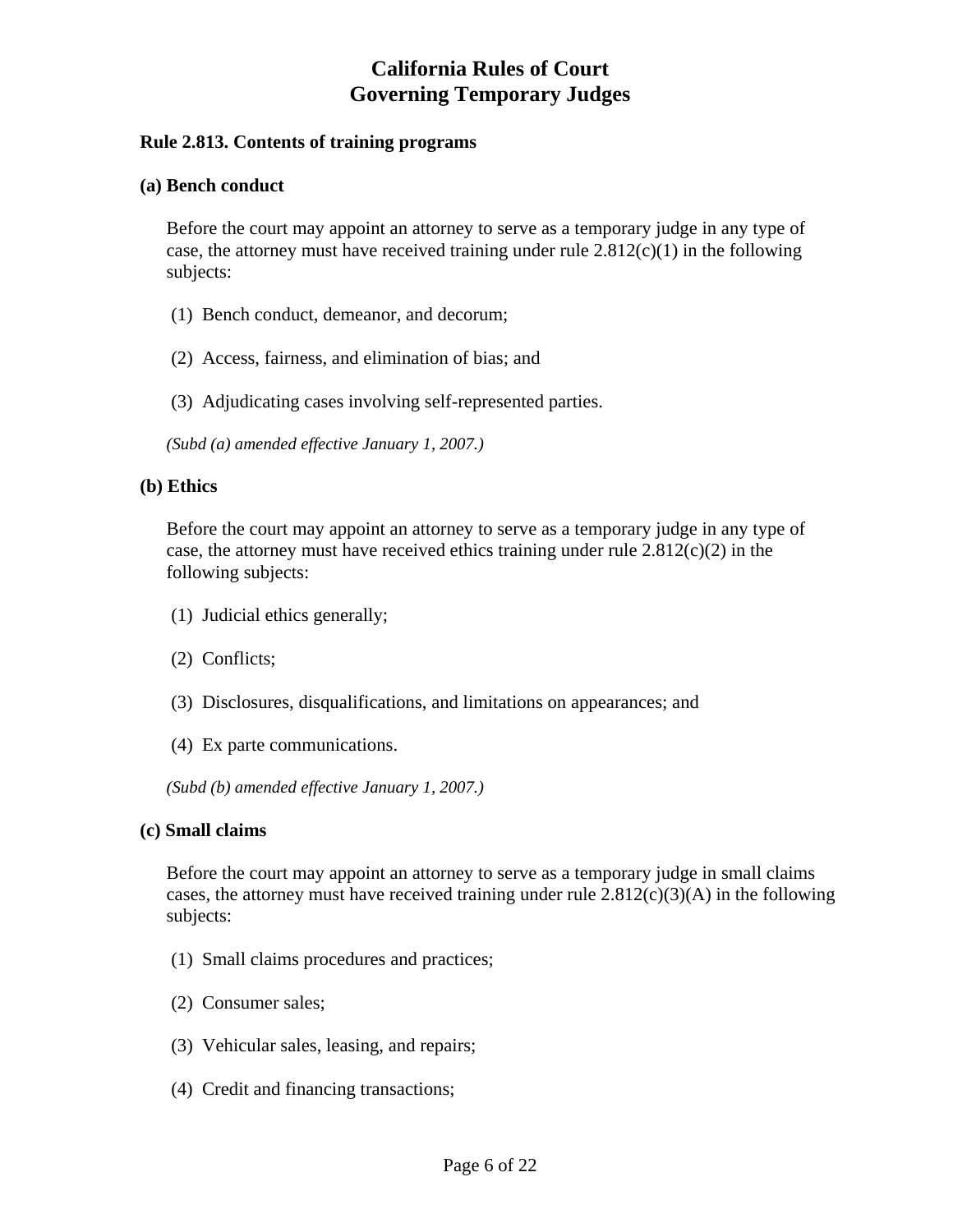- (5) Professional and occupational licensing;
- (6) Tenant rent deposit law;
- (7) Contract, warranty, tort, and negotiable instruments law; and
- (8) Other subjects deemed appropriate by the presiding judge based on local needs and conditions.

In addition, an attorney serving as a temporary judge in small claims cases must be familiar with the publications identified in Code of Civil Procedure section 116.930.

*(Subd (c) amended effective January 1, 2007.)* 

# **(d) Traffic**

Before the court may appoint an attorney to serve as a temporary judge in traffic cases, the attorney must have received training under rule  $2.812(c)(3)(B)$  in the following subjects:

- (1) Traffic court procedures and practices;
- (2) Correctable violations;
- (3) Discovery;
- (4) Driver licensing;
- (5) Failure to appear;
- (6) Mandatory insurance;
- (7) Notice to appear citation forms;
- (8) Red-light enforcement;
- (9) Sentencing and court-ordered traffic school;
- (10) Speed enforcement;
- (11) Settlement of the record;
- (12) Uniform bail and penalty schedules;
- (13) Vehicle registration and licensing; and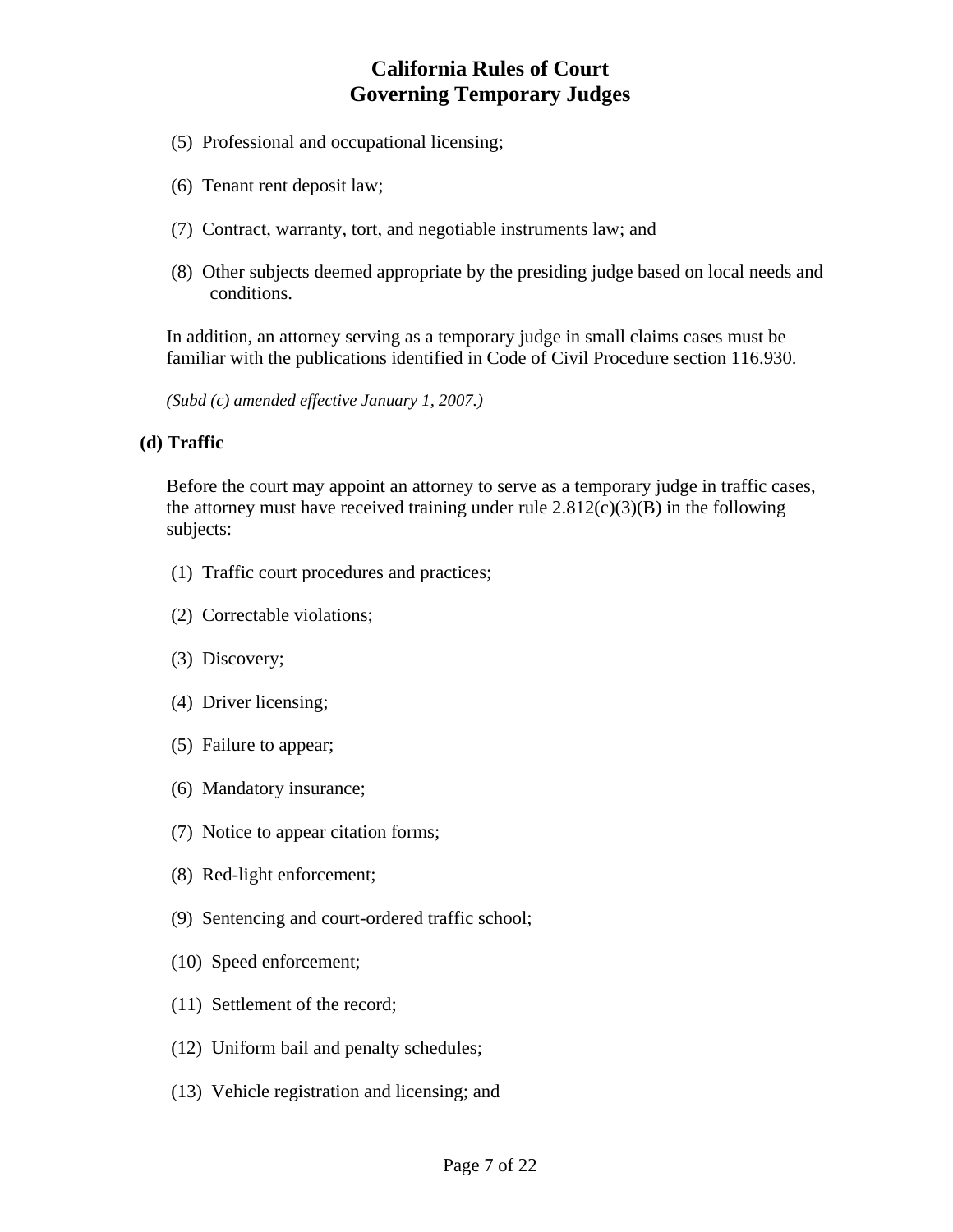(14) Other subjects deemed appropriate by the presiding judge based on local needs and conditions.

*(Subd (d) amended effective January 1, 2007.)* 

*Rule 2.813 amended and renumbered effective January 1, 2007; adopted as rule 243.14 effective July 1, 2006.* 

#### **Advisory Committee Comment**

The purpose of this rule is to ensure that all court-appointed temporary judges have proper training in bench conduct and demeanor, ethics, and each substantive area in which they adjudicate cases. Each court is responsible for approving the training and instructional materials for the temporary judges appointed by that court. The training in bench conduct and demeanor must be in person, but in other areas each court may determine the approved method or methods by which the training is provided. The methods may include inperson courses, broadcasts with participation, and online courses. Courts may offer MCLE credit for courses that they provide and may approve MCLE courses provided by others as satisfying the substantive training requirements under this rule. Courts may work together with other courts, or may cooperate on a regional basis, to develop and provide training programs for court-appointed temporary judges under this rule.

# **Rule 2.814. Appointment of temporary judge**

An attorney may serve as a temporary judge for the court only after the court has issued an order appointing him or her to serve. Before serving, the attorney must subscribe the oath of office and must certify that he or she is aware of and will comply with applicable provisions of canon 6 of the Code of Judicial Ethics and the California Rules of Court.

*Rule 2.814 renumbered effective January 1, 2007; adopted as rule 243.15 effective July 1, 2006.* 

### **Rule 2.815. Continuing education**

### **(a) Continuing education required**

Each attorney appointed as a temporary judge must attend and successfully complete every three years a course on bench conduct and demeanor, an ethics course, and a course in each substantive area in which the attorney will serve as a temporary judge. The courses must cover the same subjects and be of the same duration as the courses prescribed in rule 2.812(c). These courses must be approved by the court that appoints the attorney.

*(Subd (a) amended effective January 1, 2007.)* 

### **(b) Records of attendance**

A court that uses temporary judges must maintain records verifying that each attorney who serves as a temporary judge in that court has attended and successfully completed the courses required under this rule.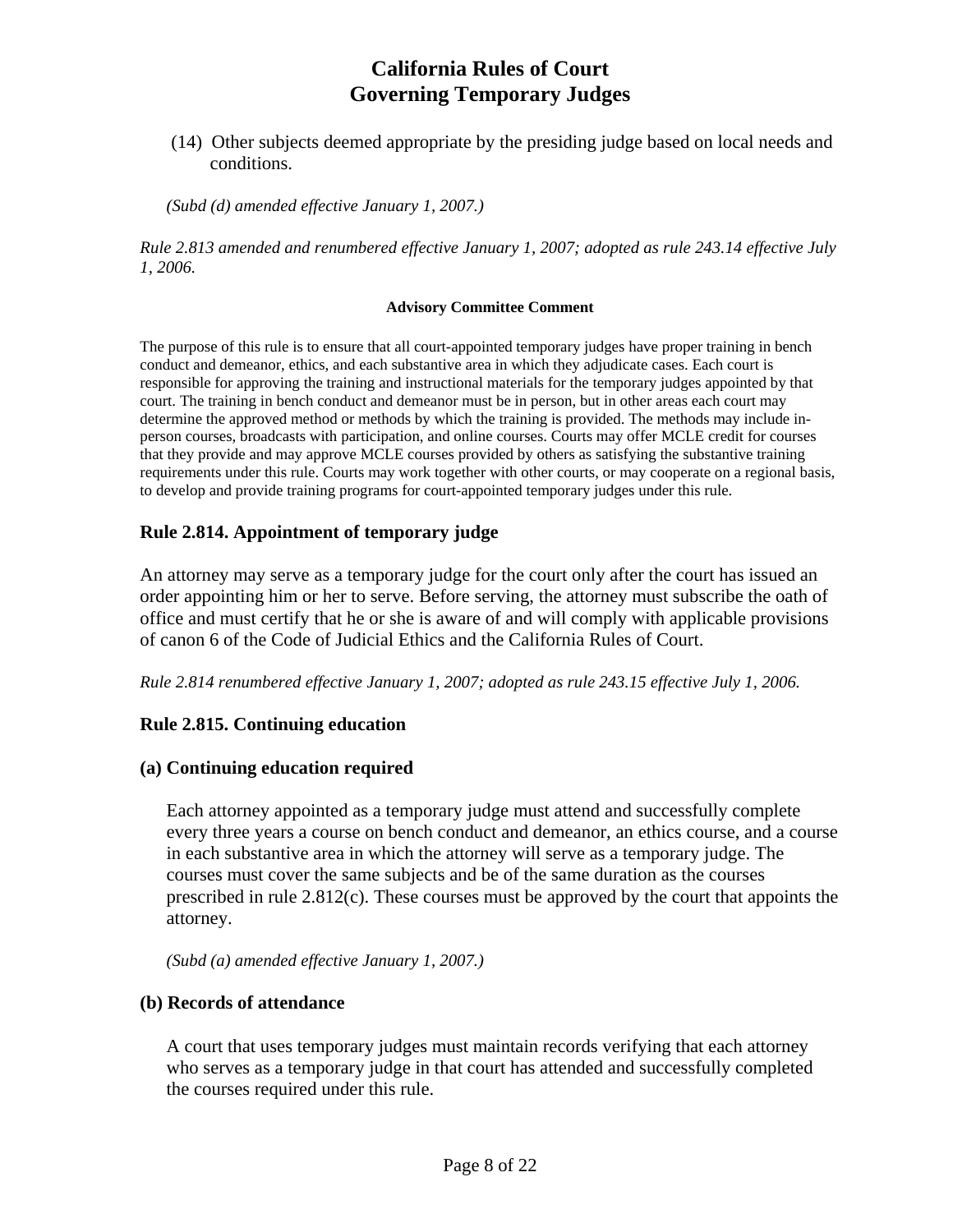*Rule 2.815 amended and renumbered effective January 1, 2007; adopted as rule 243.17 effective July 1, 2006.* 

### **Rule 2.816. Stipulation to court-appointed temporary judge**

### **(a) Application**

This rule governs a stipulation for a matter to be heard by a temporary judge when the court has appointed and assigned an attorney to serve as a temporary judge in that court.

*(Subd (a) adopted effective July 1, 2006.)* 

### **(b) Contents of notice**

Before the swearing in of the first witness at a small claims hearing, before the entry of a plea by the defendant at a traffic arraignment, or before the commencement of any other proceeding, the court must give notice to each party that:

- (1) A temporary judge will be hearing the matters for that calendar;
- (2) The temporary judge is a qualified member of the State Bar and the name of the temporary judge is provided; and
- (3) The party has a right to have the matter heard before a judge, commissioner, or referee of the court.

*(Subd (b) amended and relettered effective July 1, 2006; adopted as subd (a) effective January 1, 2001.)* 

### **(c) Form of notice**

The court may give the notice in (b) by either of the following methods:

- (1) A conspicuous sign posted inside or just outside the courtroom, accompanied by oral notification or notification by videotape or audiotape by a court officer on the day of the hearing; or
- (2) A written notice provided to each party.

*(Subd (c) amended and relettered effective July 1, 2006; adopted as subd (b) effective January 1, 2001.)* 

### **(d) Methods of stipulation**

After notice has been given under (a) and (b), a party stipulates to a court-appointed temporary judge by either of the following: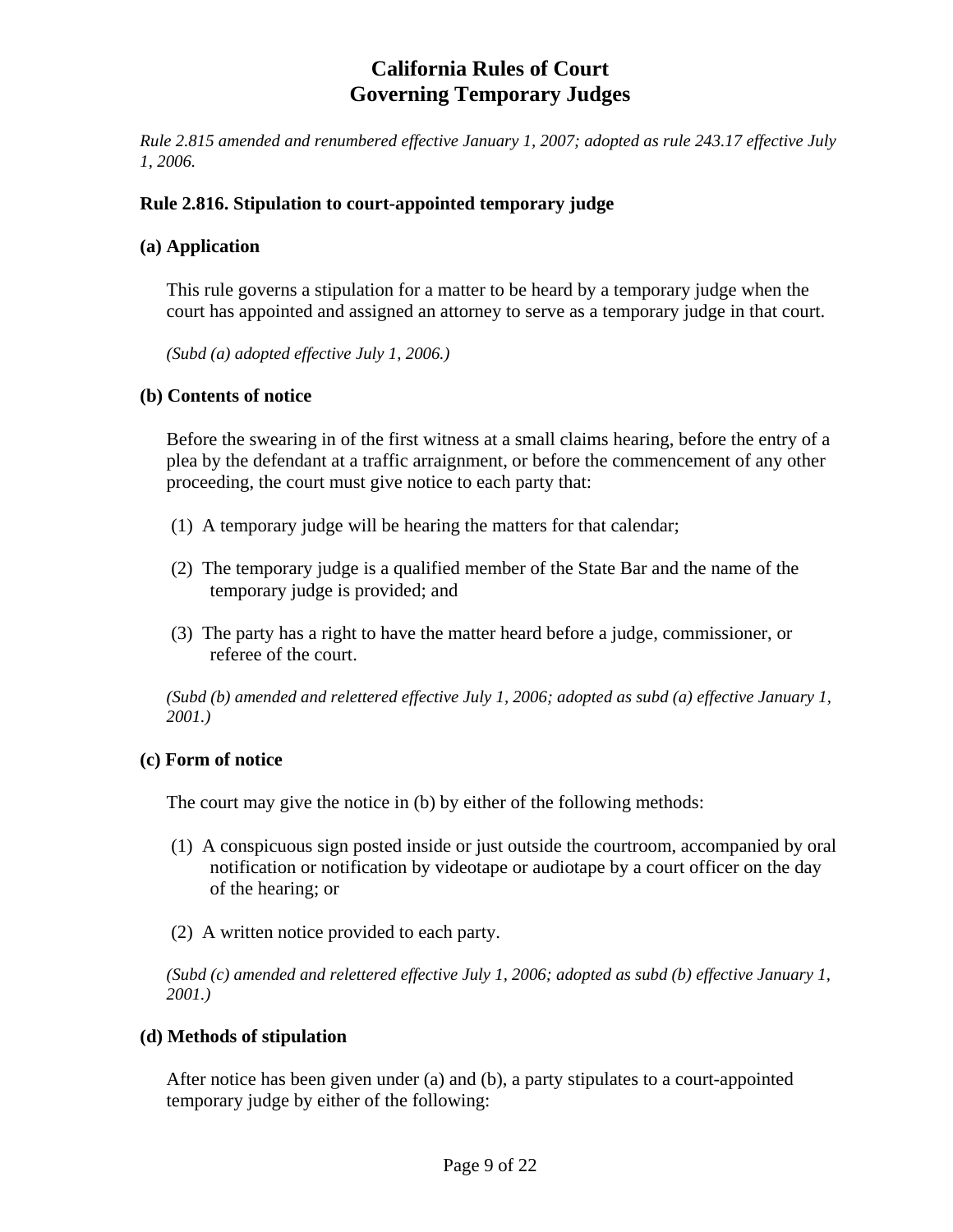- (1) The party is deemed to have stipulated to the attorney serving as a temporary judge if the party fails to object to the matter being heard by the temporary judge before the temporary judge begins the proceeding; or
- (2) The party signs a written stipulation agreeing that the matter may be heard by the temporary judge.

*(Subd (d) amended effective January 1, 2007; adopted effective July 1, 2006.)* 

### **(e) Application or motion to withdraw stipulation**

An application or motion to withdraw a stipulation for the appointment of a temporary judge must be supported by a declaration of facts establishing good cause for permitting the party to withdraw the stipulation. In addition:

- (1) The application or motion must be heard by the presiding judge or a judge designated by the presiding judge.
- (2) A declaration that a ruling by a temporary judge is based on an error of fact or law does not establish good cause for withdrawing a stipulation.
- (3) The application or motion must be served and filed, and the moving party must mail or deliver a copy to the presiding judge.
- (4) If the application or motion for withdrawing the stipulation is based on grounds for the disqualification of, or limitation of the appearance by, the temporary judge first learned or arising after the temporary judge has made one or more rulings, but before the temporary judge has completed judicial action in the proceeding, the temporary judge, unless the disqualification or termination is waived, must disqualify himself or herself. But in the absence of good cause, the rulings the temporary judge has made up to that time must not be set aside by the judicial officer or temporary judge who replaces the temporary judge.

*(Subd (e) amended effective January 1, 2007; adopted effective July 1, 2006.)* 

*Rule 2.816 amended and renumbered effective January 1, 2007; adopted as rule 1727 effective January 1, 2001; previously amended and renumbered as rule 243.18 effective July 1, 2006.* 

### **Rule 2.817. Disclosures to the parties**

A temporary judge must make all disclosures required under the Code of Judicial Ethics.

*Rule 2.817 renumbered effective January 1, 2007; adopted as rule 243.19 effective July 1, 2006.*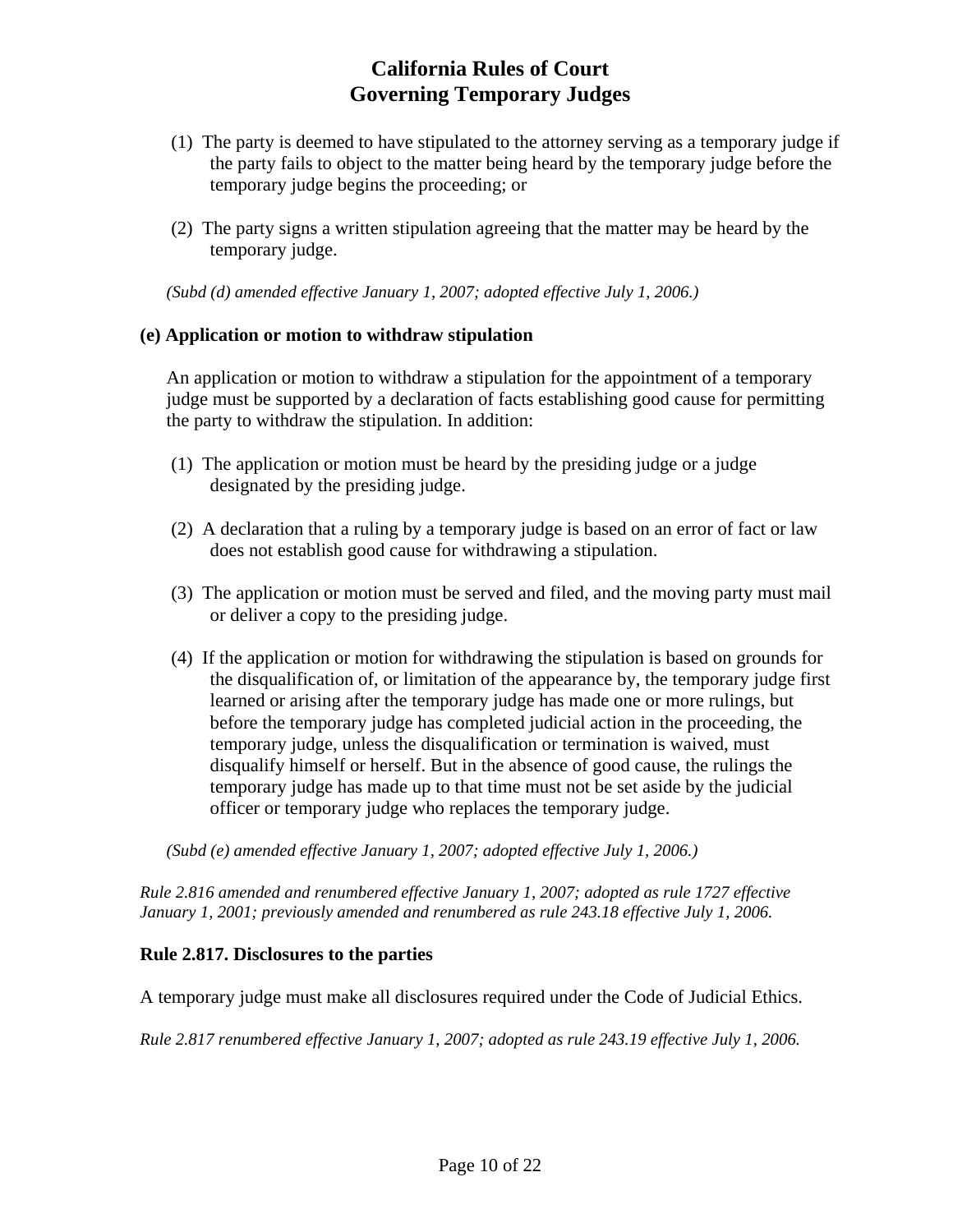# **Rule 2.818. Disqualifications and limitations**

# **(a) Code of Judicial Ethics**

A temporary judge must disqualify himself or herself as a temporary judge in proceedings as provided under the Code of Judicial Ethics.

*(Subd (a) lettered effective July 1, 2006; adopted as unlettered subd effective July 1, 2006.)* 

### **(b) Limitations on service**

In addition to being disqualified as provided in (a), an attorney may not serve as a courtappointed temporary judge:

- (1) If the attorney, in any type of case, is appearing on the same day in the same courthouse as an attorney or as a party;
- (2) If the attorney, in the same type of case, is presently a party to any action or proceeding in the court; or
- (3) If, in a family law or unlawful detainer case, one party is self-represented and the other party is represented by an attorney or is an attorney.

For good cause, the presiding judge may waive the limitations established in this subdivision.

*(Subd (b) adopted effective July 1, 2006.)* 

### **(c) Waiver of disqualifications or limitations**

- (1) After a temporary judge who has determined himself or herself to be disqualified under the Code of Judicial Ethics or prohibited from serving under (b) has disclosed the basis for his or her disqualification or limitation on the record, the parties and their attorneys may agree to waive the disqualification or limitation and the temporary judge may accept the waiver. The temporary judge must not seek to induce a waiver and must avoid any effort to discover which attorneys or parties favored or opposed a waiver. The waiver must be in writing, must recite the basis for the disqualification or limitation, and must state that it was knowingly made. The waiver is effective only when signed by all parties and their attorneys and filed in the record.
- (2) No waiver is permitted where the basis for the disqualification is any of the following:
	- (A) The temporary judge has a personal bias or prejudice concerning a party;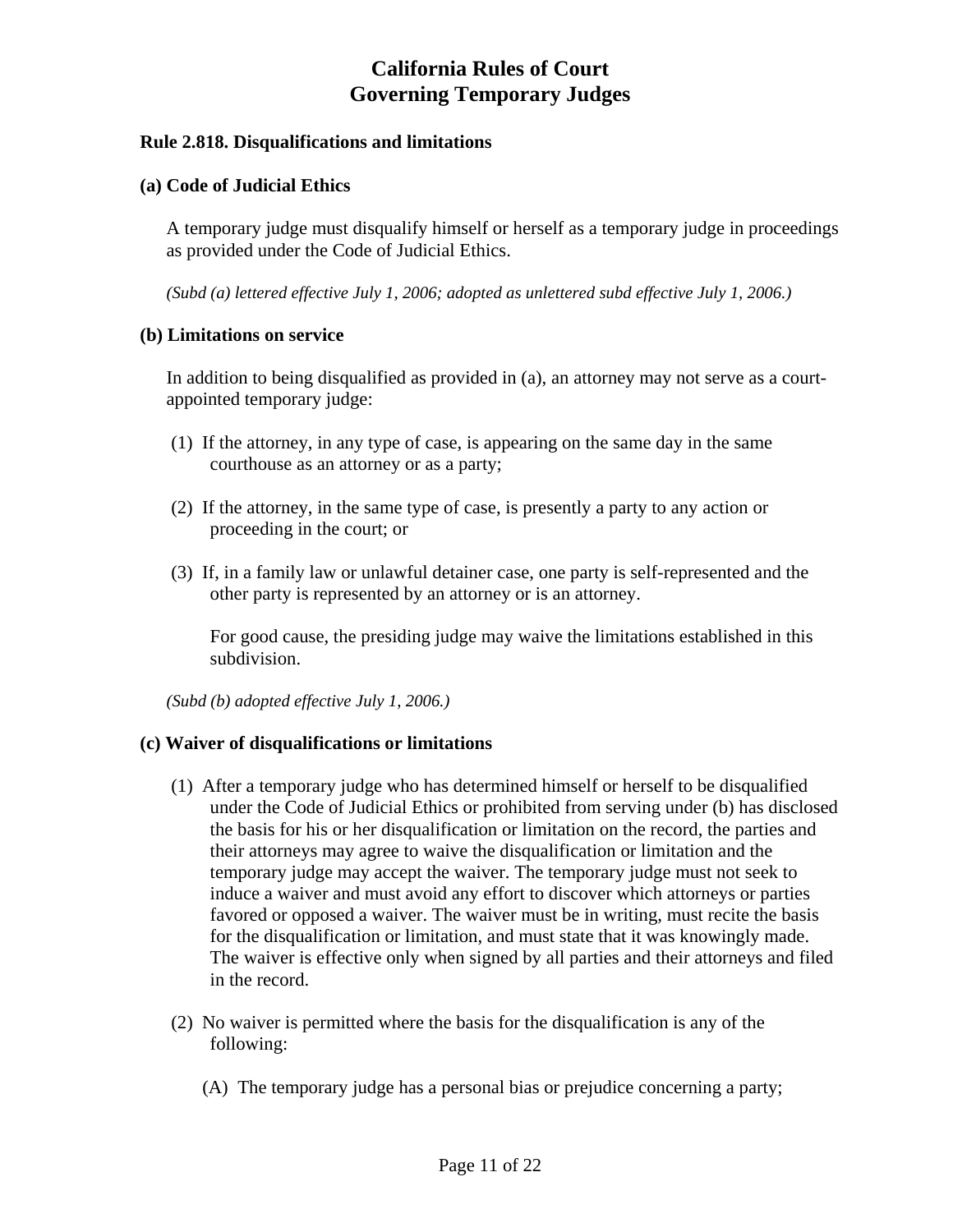- (B) The temporary judge has served as an attorney in the matter in controversy; or
- (C) The temporary judge has been a material witness in the controversy.

*(Subd (c) adopted effective July 1, 2006).* 

# **(d) Late discovery of grounds for disqualification or limitation**

In the event that grounds for disqualification or limitation are first learned of or arise after the temporary judge has made one or more rulings in a proceeding, but before the temporary judge has completed judicial action in the proceeding, the temporary judge, unless the disqualification or limitation is waived, must disqualify himself or herself. But in the absence of good cause, the rulings the temporary judge has made up to that time must not be set aside by the judicial officer or temporary judge who replaces the temporary judge.

*(Subd (d) amended effective January 1, 2007; adopted effective July 1, 2006.)* 

### **(e) Notification of the court**

Whenever a temporary judge determines himself or herself to be disqualified or limited from serving, the temporary judge must notify the presiding judge or the judge designated by the presiding judge of his or her withdrawal and must not further participate in the proceeding, unless his or her disqualification or limitation is waived by the parties as provided in (c).

*(Subd (e) adopted effective July 1, 2006.)* 

### **(f) Requests for disqualifications**

A party may request that a temporary judge withdraw on the ground that he or she is disqualified or limited from serving. If a temporary judge who should disqualify himself or herself or who is limited from serving in a case fails to withdraw, a party may apply to the presiding judge under rule 2.816(e) of the California Rules of Court for a withdrawal of the stipulation. The presiding judge or the judge designated by the presiding judge must determine whether good cause exists for granting withdrawal of the stipulation.

*(Subd (f) amended effective January 1, 2007; previously adopted effective July 1, 2006.)* 

*Rule 2.818 amended and renumbered effective January 1, 2007; adopted as rule 243.20 effective July 1, 2006; previously amended effective July 1, 2006.* 

#### **Advisory Committee Comment**

Subdivision (a) indicates that the rules concerning the disqualification of temporary judges are provided in the Code of Judicial Ethics. Subdivision (b) establishes additional limitations that prohibit attorneys from serving as court-appointed temporary judges under certain specified circumstances. Under subdivisions (c)-(e), the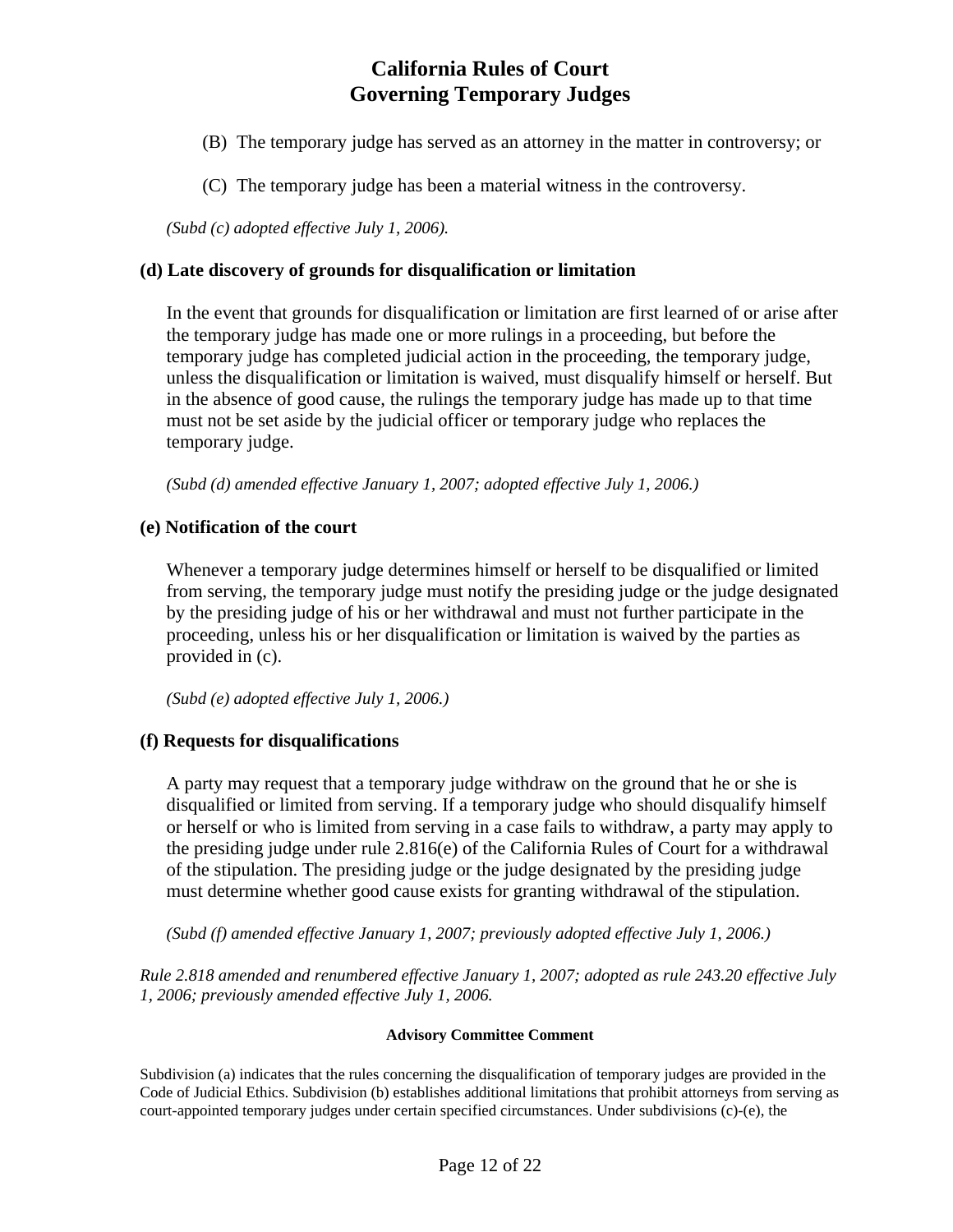provisions of Code of Civil Procedure section 170.3 on waiver of disqualifications, the effect of late discovery of the grounds of disqualification, and notification of disqualification of judicial officers are made applicable to temporary judges. Under subdivision (f), requests for disqualification are handled as withdrawals of the stipulation to a temporary judge and are ruled on by the presiding judge. This procedure is different from that for seeking the disqualification of a judge under Code of Civil Procedure section 170.3.

# **Rule 2.819. Continuing duty to disclose and disqualify**

A temporary judge has a continuing duty to make disclosures, to disqualify himself or herself, and to limit his or her service as provided under the Code of Judicial Ethics.

*Rule 2.819 renumbered effective January 1, 2007; adopted as rule 243.21 effective July 1, 2006.* 

# **Rule 2.830. Temporary judges requested by the parties**

### **(a) Application**

Rules 2.830-2.834 apply to attorneys designated as temporary judges under article VI, section 21 of the California Constitution at the request of the parties rather than by prior appointment of the court, including privately compensated temporary judges and attorneys who serve as temporary judges pro bono at the request of the parties.

*(Subd (a) amended effective January 1, 2007.)* 

### **(b) Definition**

"Privately compensated" means that the temporary judge is paid by the parties.

#### **(c) Limitation**

These rules do not apply to subordinate judicial officers or to attorneys who are appointed by the court to serve as temporary judges for the court.

*Rule 2.830 amended and renumbered effective January 1, 2007; adopted as rule 243.30 effective July 1, 2006.* 

### **Rule 2.831. Temporary judge - stipulation, order, oath, assignment, disclosure, and disqualification**

#### **(a) Stipulation**

When the parties request that an attorney be designated by the court to serve as a temporary judge on a case, the stipulation of the parties that a case may be tried by a temporary judge must be in writing and must state the name and office address of the member of the State Bar agreed on. The stipulation must be submitted for approval to the presiding judge or the judge designated by the presiding judge.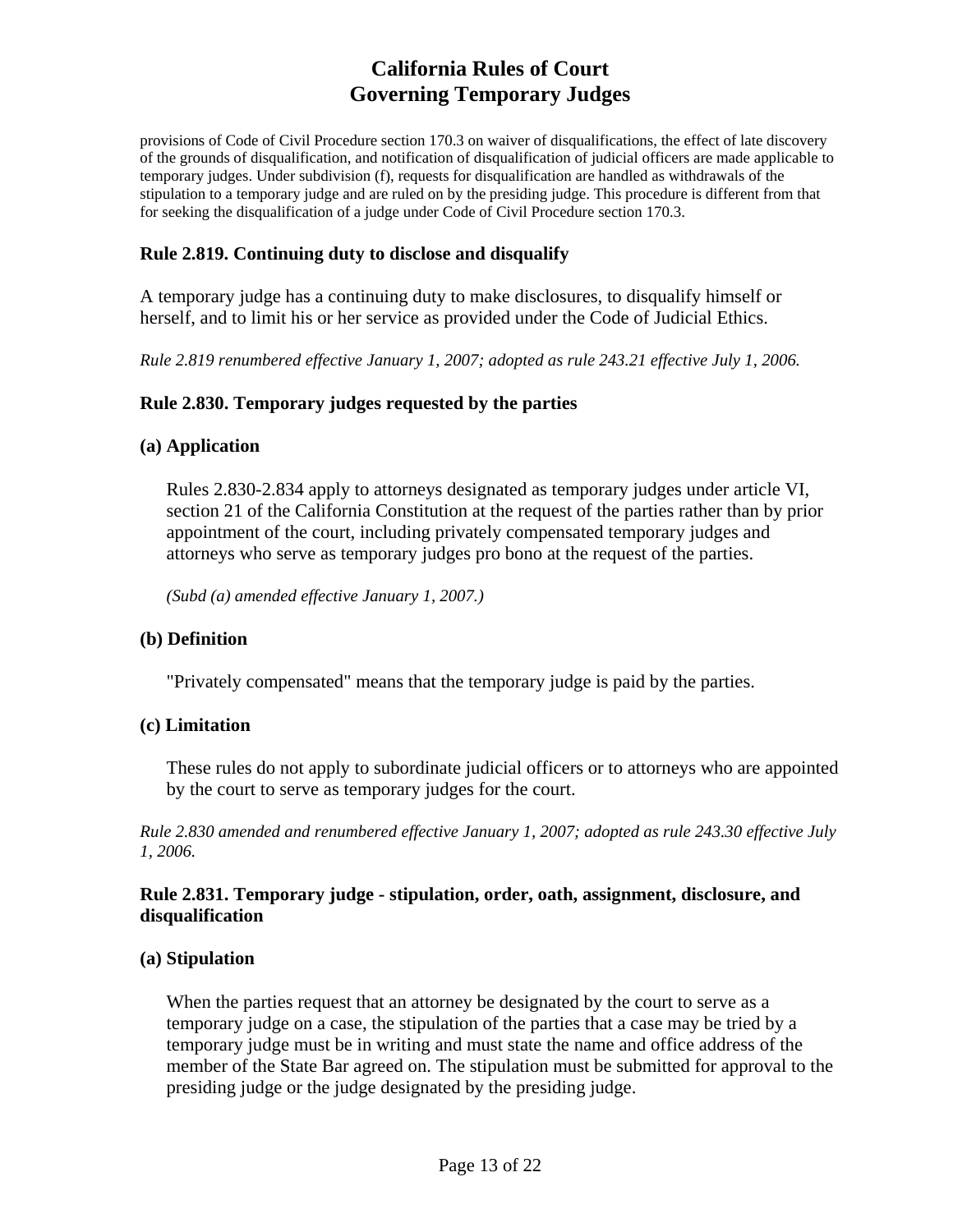*(Subd (a) amended effective July 1, 2006; previously amended and relettered effective July 1, 1993; previously amended effective January 1, 2001, and July 1, 2001.)* 

### **(b) Order, oath, and certification**

The order designating the temporary judge must be signed by the presiding judge or the presiding judge's designee and refer to the stipulation. The stipulation and order must then be filed. The temporary judge must take and subscribe the oath of office and certify that he or she is aware of and will comply with applicable provisions of canon 6 of the Code of Judicial Ethics and the California Rules of Court.

*(Subd (b) amended effective July 1, 2006; previously amended and relettered effective July 1, 1993; previously amended effective July 1, 2001.)* 

# **(c) When the temporary judge may proceed**

The temporary judge may proceed with the hearing, trial, and determination of the cause after the stipulation, order, oath, and certification have been filed.

*(Subd (c) amended and relettered effective July 1, 2006; formerly adopted as subd (b).)* 

# **(d) Disclosure to the parties**

In addition to any other disclosure required by law, no later than five days after designation as a temporary judge or, if the temporary judge is not aware of his or her designation or of a matter subject to disclosure at that time, as soon as practicable thereafter, a temporary judge must disclose to the parties any matter subject to disclosure under the Code of Judicial Ethics.

*(Subd (d) amended effective July 1, 2006; adopted as subd (c) effective July 1, 2001; previously amended and relettered effective July 1, 2006.)* 

### **(e) Disqualification**

In addition to any other disqualification required by law, a temporary judge requested by the parties and designated by the court under this rule must disqualify himself or herself as provided under the Code of Judicial Ethics.

*(Subd (e) amended and relettered effective July 1, 2006; adopted as subd (c) effective July 1, 1993; previously amended and relettered as subd (d) effective July 1, 2001.)* 

### **(f) Motion to withdraw stipulation**

A motion to withdraw a stipulation for the appointment of a temporary judge must be supported by a declaration of facts establishing good cause for permitting the party to withdraw the stipulation, and must be heard by the presiding judge or a judge designated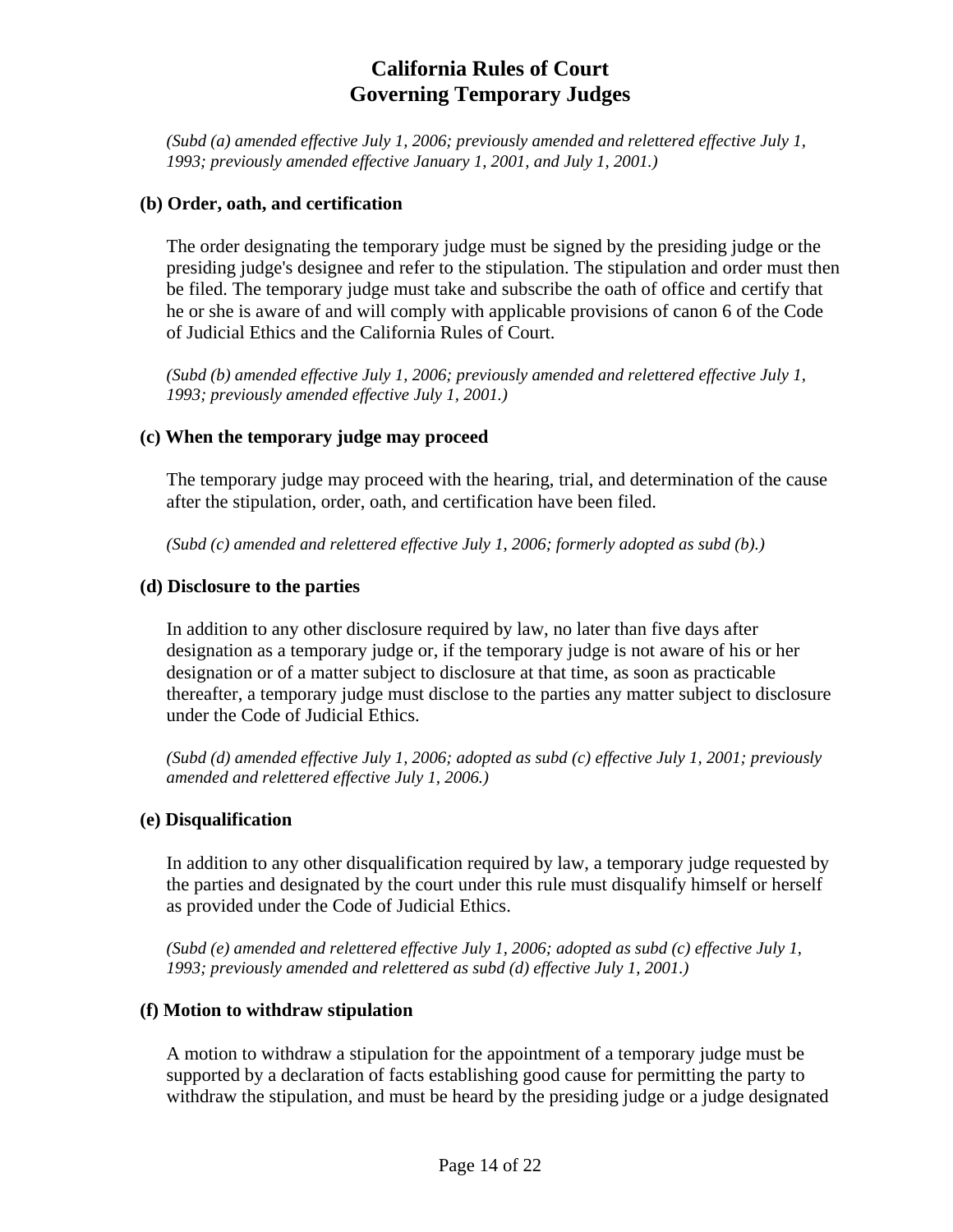by the presiding judge. A declaration that a ruling is based on error of fact or law does not establish good cause for withdrawing a stipulation. Notice of the motion must be served and filed, and the moving party must mail or deliver a copy to the temporary judge. If the motion to withdraw the stipulation is based on grounds for the disqualification of the temporary judge first learned or arising after the temporary judge has made one or more rulings, but before the temporary judge has completed judicial action in the proceeding, the provisions of rule  $2.816(e)(4)$  apply. If a motion to withdraw a stipulation is granted, the presiding judge must assign the case for hearing or trial as promptly as possible.

*(Subd (f) amended effective January 1, 2007; adopted as subd (f) effective July 1, 1993; previously amended and relettered as subd (g) effective July 1, 2001, and as subd (f) effective July 1, 2006.)* 

*Rule 2.831 amended and renumbered effective January 1, 2007; adopted as rule 244 effective January 1, 1999; previously amended effective April 1, 1962, July 1, 1981, July 1, 1987, July 1, 1993, July 1, 1995, January 1, 2001, and July 1, 2001; previously amended and renumbered as rule 243.31 effective July 1, 2006.* 

# **Rule 2.832. Compensation**

A temporary judge selected by the parties may not be compensated by the parties unless the parties agree in writing on a rate of compensation that they will pay.

*Rule 2.832 renumbered effective January 1, 2007; adopted as rule 243.32 effective July 1, 2006.* 

# **Rule 2.833. Notices, use of court facilities, and order for hearing site**

# **(a) Posting of notice regarding proceeding before privately compensated judge**

For all matters pending before privately compensated temporary judges, the clerk must post a notice in the courthouse indicating the case name and number as well as the telephone number of a person to contact to arrange for attendance at any proceeding that would be open to the public if held in a courthouse.

# **(b) Use of court facilities, court personnel, and summoned jurors**

A party who has elected to use the services of a privately compensated judge is deemed to have elected to proceed outside the courtroom. Court facilities, court personnel, and summoned jurors may not be used in proceedings pending before a privately compensated judge except on a finding by the presiding judge that their use would further the interests of justice.

### **(c) Order the appropriate hearing site**

The presiding judge, on request of any person or on the judge's own motion, may order that a case before a privately compensated temporary judge must be heard at a site easily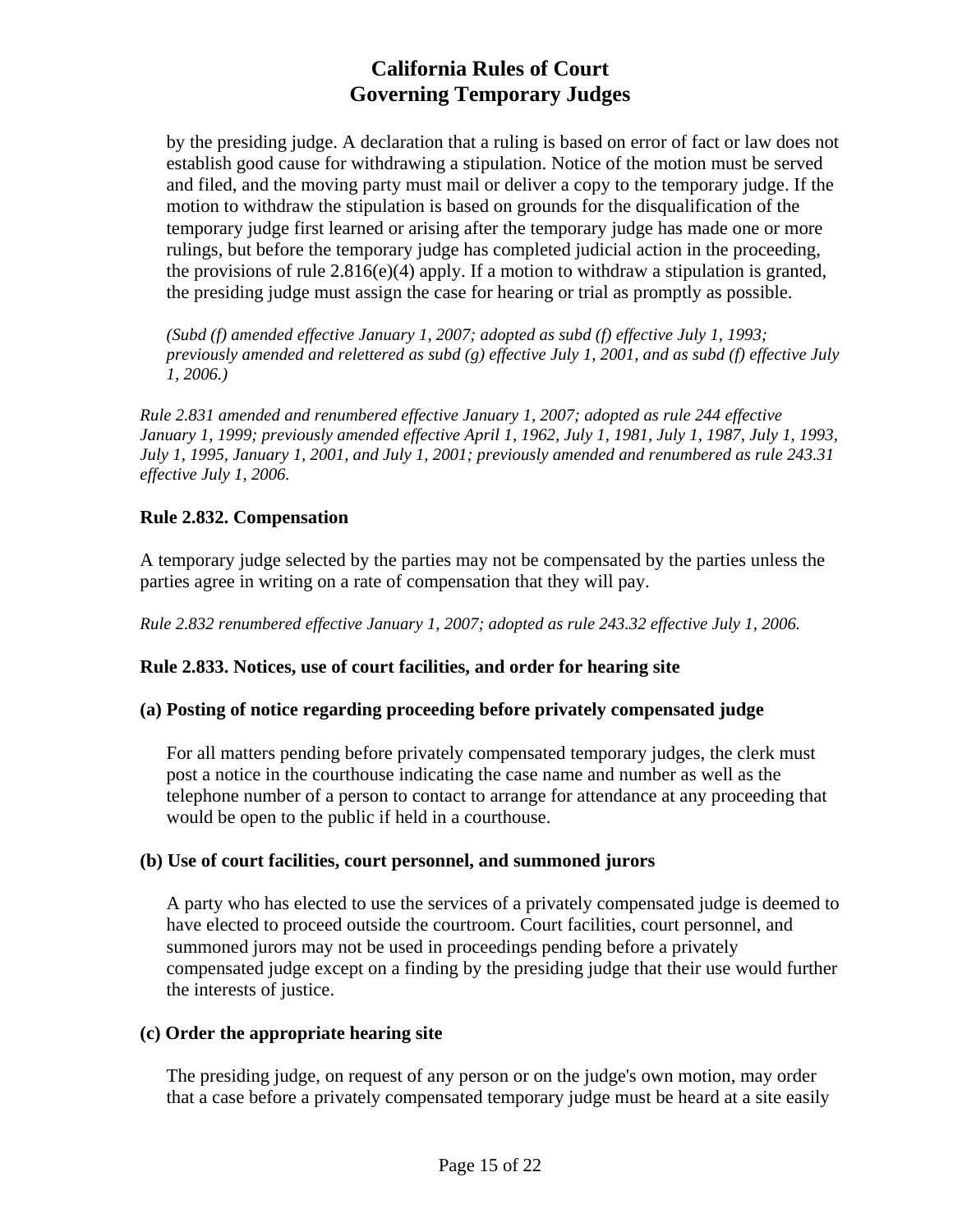accessible to the public and appropriate for seating those who have made known their plan to attend hearings. The request must be made by letter with reasons stated and must be accompanied by a declaration that a copy of the request was mailed to each party, to the temporary judge, and to the clerk for placement in the file. The order may require that notice of trial or of other proceedings be given to the requesting person directly. The granting of an order for an accessible and appropriate hearing site is not a ground for withdrawal of a stipulation.

*Rule 2.833 renumbered effective January 1, 2007; adopted as rule 243.33 effective July 1, 2006.* 

# **Rule 2.834. Motions or applications to be heard by the court**

### **(a) Motion or application to seal records**

A motion or application to seal records in a cause before a privately compensated temporary judge must be filed with the court and must be served on all parties, the temporary judge, and any person or organization that has made known their intention to attend the hearing. The motion or application must be heard by the trial court judge to whom the case is assigned or, if the case has not been assigned, by the presiding judge. Rules 2.550-2.551 on sealed records apply to motions or applications filed under this rule.

*(Subd (a) amended effective January 1, 2007.)* 

### **(b) Motion for leave to file complaint for intervention**

A motion for leave to file a complaint for intervention in a cause before a privately compensated temporary judge must be filed with the court and served on all parties and the temporary judge. The motion must be heard by the trial court judge to whom the case is assigned or, if the case has not been assigned, by the presiding judge. If intervention is allowed, the case must be returned to the trial court docket unless all parties stipulate in the manner prescribed in rule 2.831(a) to proceed before the temporary judge.

*(Subd (b) amended effective January 1, 2007.)* 

*Rule 2.834 amended and renumbered effective January 1, 2007; adopted as rule 243.34 effective July 1, 2006.* 

### **Rule 10.740. Responsibilities of the trial courts for temporary judge programs**

Each trial court that uses temporary judges must develop, institute, and operate - by itself or in collaboration with another court or courts - a program to recruit, select, train, and evaluate attorneys qualified to serve as temporary judges.

*Rule 10.740 amended and renumbered effective January 1, 2007; adopted as rule 6.740 effective July 1, 2006.*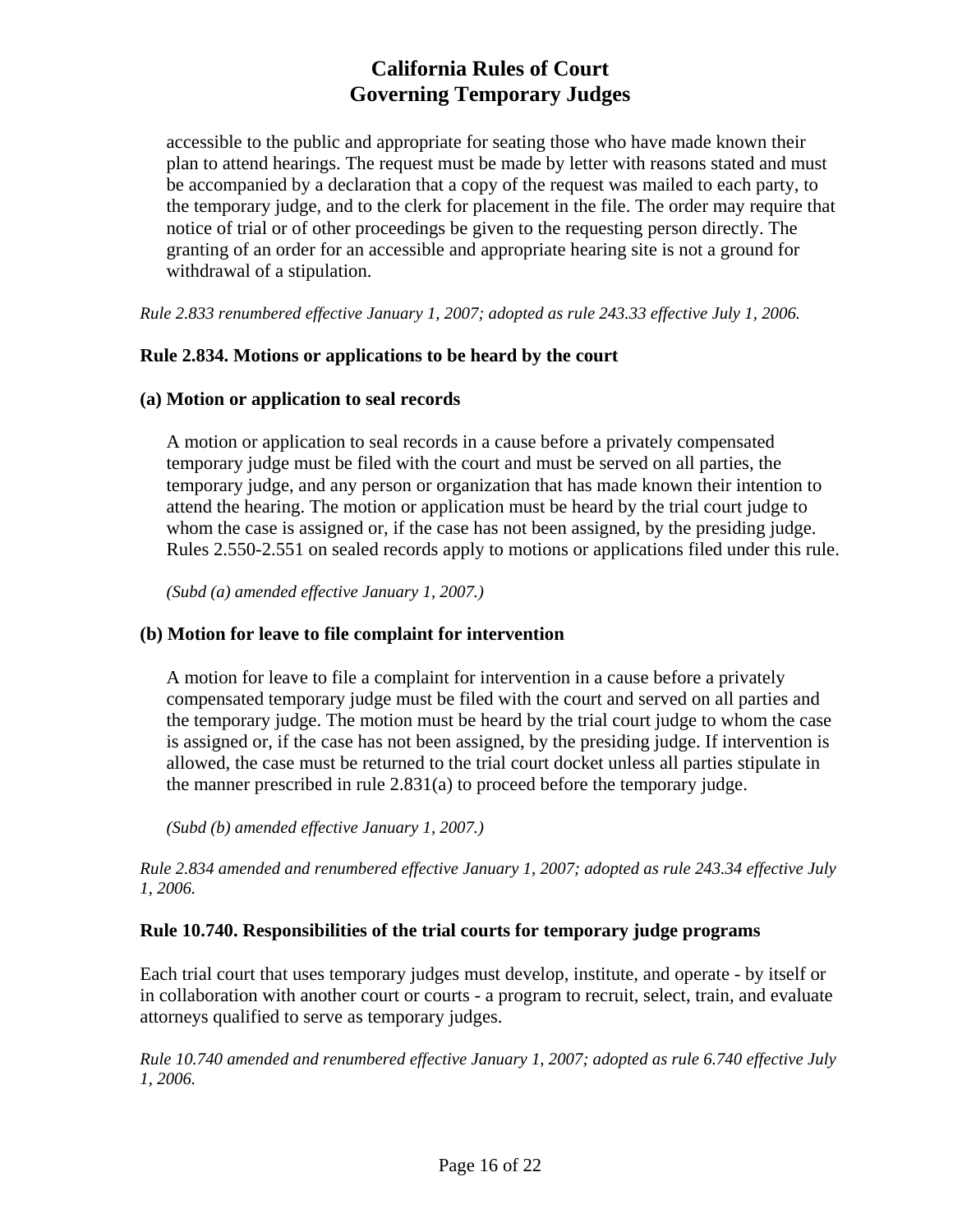# **Rule 10.741. Duties and authority of the presiding judge**

### **(a) General duties**

The presiding judge is responsible for the recruitment, selection, training, appointment, supervision, assignment, performance, and evaluation of court-appointed temporary judges. In carrying out these responsibilities, the presiding judge is assisted by the Temporary Judge Administrator as provided in rule 10.743.

*(Subd (a) amended effective January 1, 2007.)* 

### **(b) Authority to remove or discontinue**

The presiding judge has the discretion to remove a court-appointed temporary judge or to discontinue using an attorney as a court-appointed temporary judge at any time.

*Rule 10.741 amended and renumbered effective January 1, 2007; adopted as rule 6.741 effective July 1, 2006.* 

### **Rule 10.742. Use of attorneys as court-appointed temporary judges**

### **(a) Responsibility of the presiding judge**

The presiding judge of the trial court is responsible for determining whether that court needs to use attorneys as temporary judges and, if so, the specific purposes for which attorneys are to be appointed as temporary judges.

#### **(b) Conditions for the use of court-appointed temporary judges**

The presiding judge may appoint an attorney as a court-appointed temporary judge only if all the following circumstances apply:

- (1) The appointment of an attorney to serve as a temporary judge is necessary to fill a judicial need in that court;
- (2) The attorney serving as a temporary judge has been approved by the court where the attorney will serve under rule 2.810 et seq.;
- (3) The appointment of the attorney as a temporary judge does not result in any conflict of interest; and
- (4) There is no appearance of impropriety resulting from the appointment of the attorney to serve as a temporary judge.

*(Subd (b) amended effective January 1, 2007.)*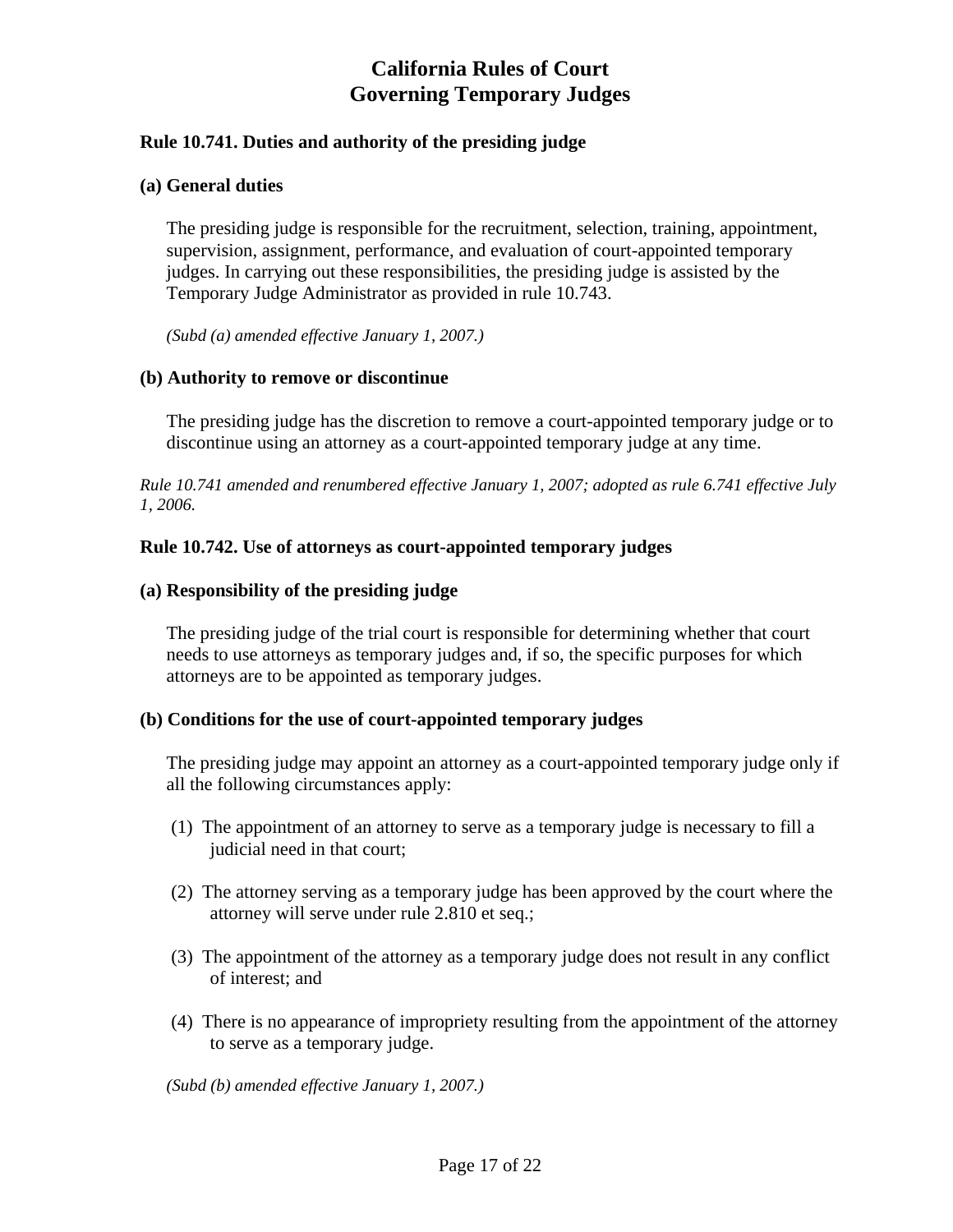#### **(c) Record and report of uses**

Each trial court that uses attorneys as temporary judges must record and report to the Administrative Office of the Courts on a quarterly basis information concerning its use of them. The report must state:

- (1) The number of attorneys used as temporary judges by that court each month;
- (2) The number and types of cases, and the amount of time, on which the temporary judges were used each month; and
- (3) Whether any of the appointments of temporary judges were made under the exception in rule 2.810(d) and, if so, the number of and reasons for these appointments.

*(Subd (c) amended effective January 1, 2007.)* 

*Rule 10.742 amended and renumbered effective January 1, 2007; adopted as rule 6.742 effective July 1, 2006.* 

#### **Advisory Committee Comment**

**Subdivisions (a)-(b).** These subdivisions provide that the presiding judge in each court is responsible for determining whether court-appointed temporary judges need to be used in that court, and these subdivisions furnish the criteria for determining when their use is proper. Under (b)(1), the use and appointment of courtappointed temporary judges must be based on judicial needs. Under (b)(3), an attorney serving as a temporary judge would have a conflict of interest if the disqualifying factors in the Code of Judicial Ethics exist. Under (b)(4), the test for the appearance of impropriety is whether a person aware of the facts might entertain a doubt that the judge would be able to act with integrity, impartiality, and competence. In addition to the disqualifying factors listed in the Code of Judicial Ethics, an appearance of impropriety would be generated if any of the limitations in family law, unlawful detainer, and other cases identified in the Code of Judicial Ethics are present.

**Subdivision (c).** Regular recording and reporting of information concerning each court's use of temporary judges assists the courts in monitoring and managing their use of temporary judges. This information is also important for establishing the need for additional judicial positions.

### **Rule 10.743. Administrator of temporary judges program**

### **(a) Administrator**

The presiding judge who appoints attorneys as temporary judges must designate a clerk, executive officer, or other court employee knowledgeable about temporary judges to serve as the Temporary Judge Administrator in that court.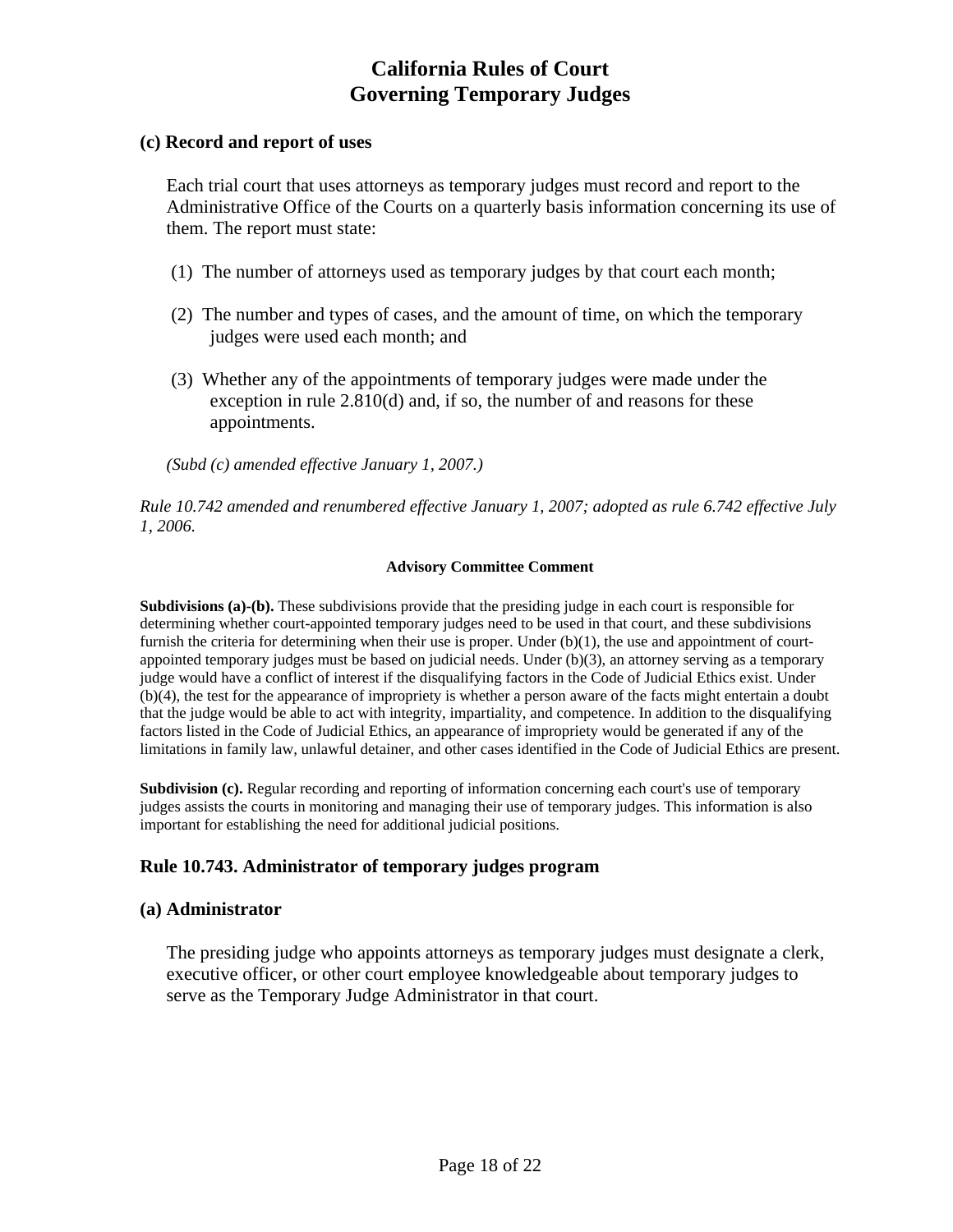### **(b) Duties of administrator**

Under the supervision of the presiding judge, the Temporary Judge Administrator is responsible for the management of the temporary judges program in the court. The administrator's duties include:

- (1) Receiving and processing applications from attorneys to serve as temporary judges with the court;
- (2) Verifying the information on the applications;
- (3) Assisting the presiding judge in the recruitment and selection of attorneys to serve as temporary judges;
- (4) Administering the court's program for the education and training of temporary judges;
- (5) Maintaining records of attendance and completion of required courses by all attorneys serving as temporary judges in the court;
- (6) Determining that attorneys have satisfied all the conditions required to be appointed as a temporary judge in that court, including continuing education requirements;
- (7) Maintaining a list of attorneys currently appointed and qualified to serve as temporary judges in the court;
- (8) Managing support services for temporary judges, such as providing mentoring programs and reference materials;
- (9) Receiving and processing complaints and other information concerning the performance of attorneys serving as temporary judges;
- (10) Assisting the presiding judge in identifying judicial needs that require the use of temporary judges and in addressing these needs; and
- (11) Maintaining records, gathering statistics, and preparing and transmitting quarterly reports on the court's use of temporary judges as required under rule 10.742(c).

*(Subd (b) amended effective January 1, 2007.)* 

*Rule 10.743 amended and renumbered effective January 1, 2007; adopted as rule 6.743 effective July 1, 2006.*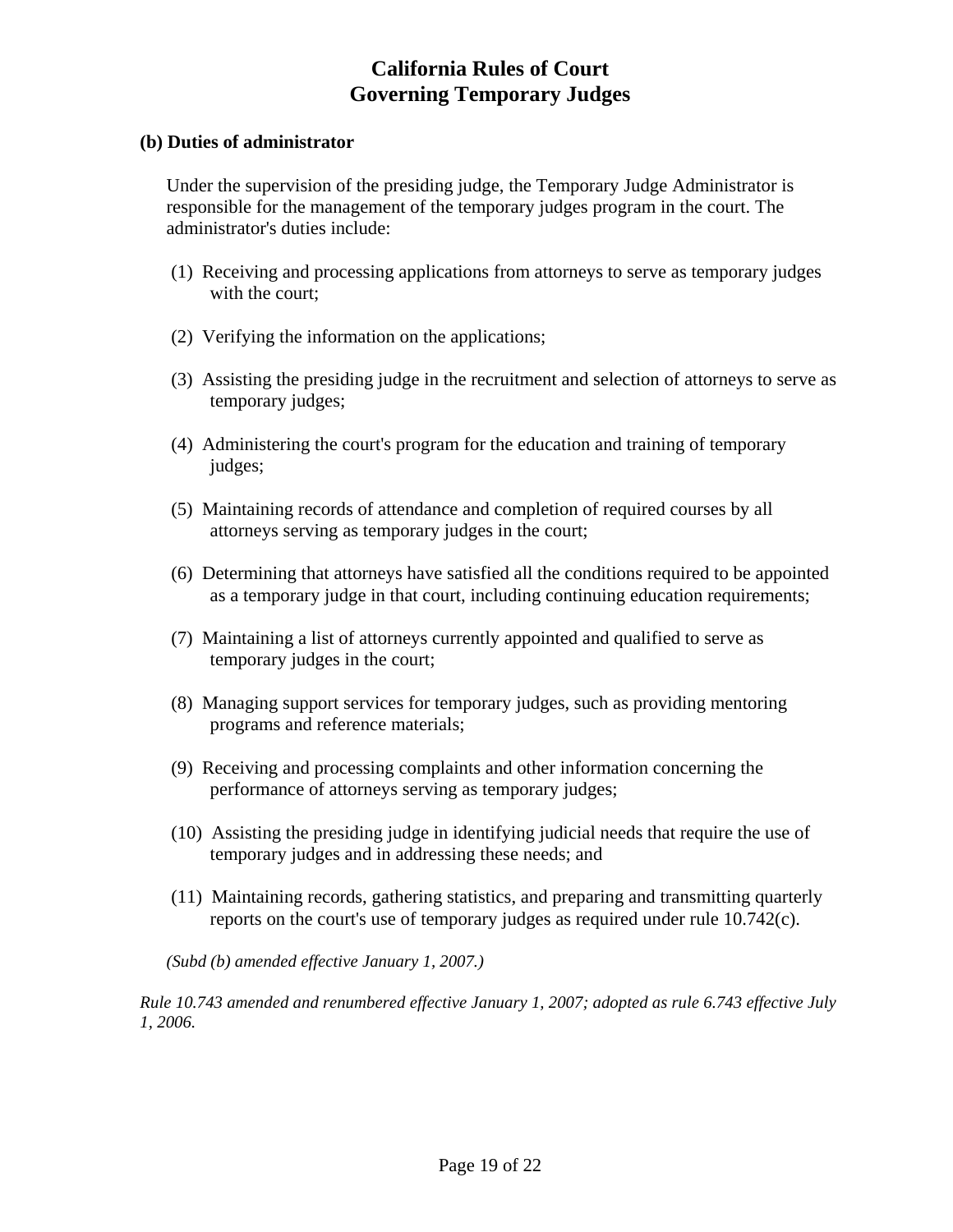#### **Advisory Committee Comment**

The goal of this rule is to ensure the effective and efficient administration of the courts' use of temporary judges. The rule should be applied flexibly. In courts with large temporary judge programs, the court may want to designate a full-time administrator, and some of the administrator's duties may be delegated to other individuals. On the other hand, in courts that use only a few temporary judges, the Temporary Judge Administrator position may consume only part of the administrator's time and be combined with other duties. Also, courts that use only a small number of temporary judges may work with other courts, or may cooperate on a regional basis, to perform the functions and duties prescribed under this rule.

### **Rule 10.744. Application procedures to serve as a court-appointed temporary judge**

### **(a) Application**

Every attorney who applies for appointment as a temporary judge in a trial court must complete an application to serve as a temporary judge.

# **(b) Information required**

The attorney must provide all applicable information requested on the application. This information must include:

- (1) The attorney's name and contact information as required by the court;
- (2) The attorney's State Bar number;
- (3) The date of the attorney's admission to the State Bar of California and the dates of his or her admissions to practice in any other state;
- (4) Length of membership in the State Bar of California and of practice in any other state;
- (5) Whether the attorney is in good standing with the State Bar of California and in good standing as an attorney in any other state where the attorney has been admitted to practice;
- (6) Whether the attorney has ever been disciplined, or is the subject of a pending disciplinary proceeding, by the State Bar of California or by any other state bar association or court of record; and, if so, an explanation of the circumstances;
- (7) The areas of specialization for which the attorney has been certified in California or in any other state;
- (8) The attorney's major area or areas of practice;
- (9) Whether the attorney holds himself or herself out publicly as representing exclusively one side in any of the areas of litigation in which the attorney practices;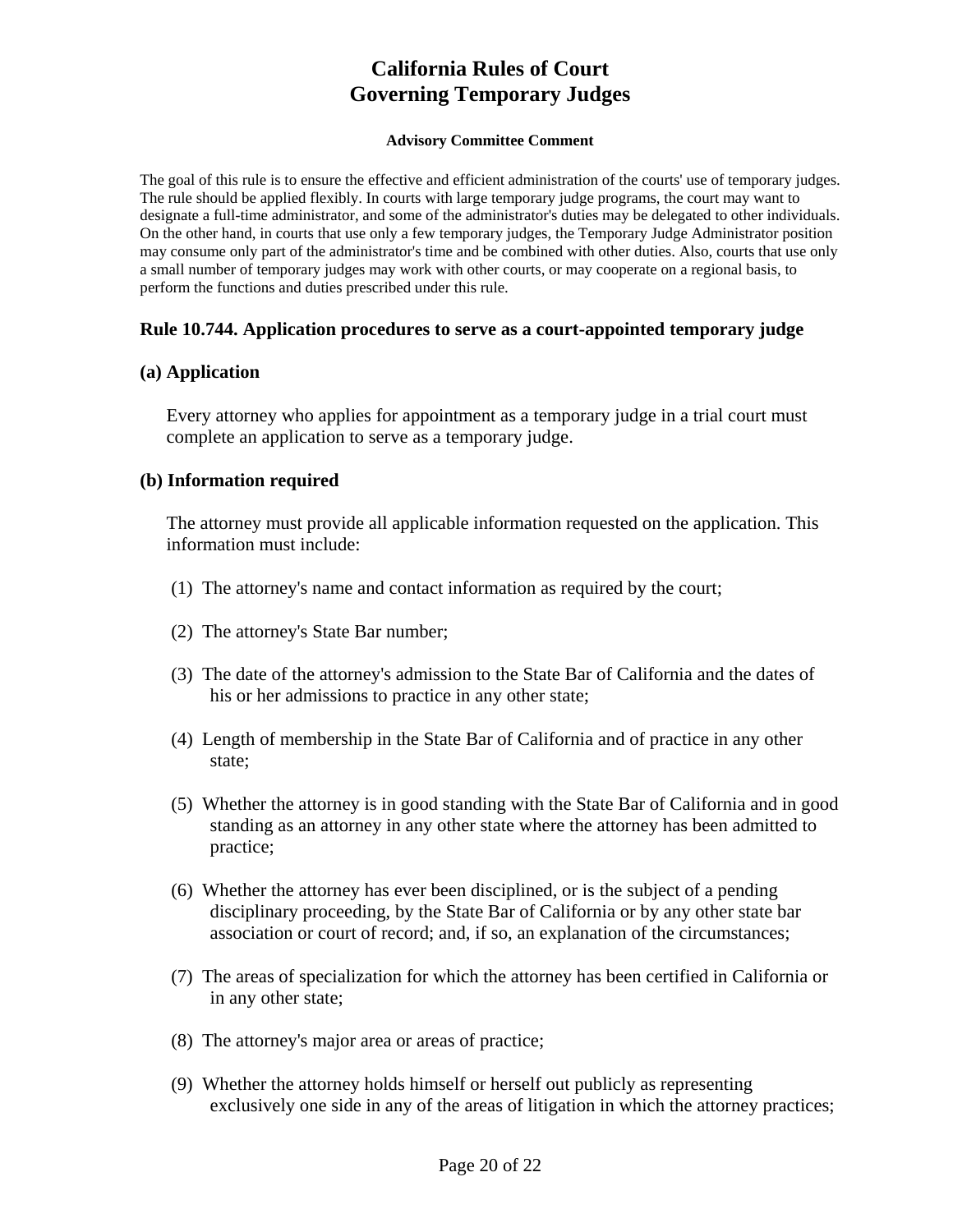- (10) Whether the attorney represents one side in more than 90 percent of all cases in any areas of litigation in which the attorney specializes or concentrates his or her practice;
- (11) The location or locations in which the attorney principally practices;
- (12) How often the attorney appears in the court where he or she is applying to serve as a temporary judge;
- (13) A list of the attorney's previous service as a temporary judge in the court where the attorney is applying and in any other court;
- (14) Whether the attorney has ever been removed as a temporary judge by any court;
- (15) The types of cases on which the attorney is willing to serve as a temporary judge;
- (16) Whether the attorney has ever been convicted of a felony or misdemeanor, or is a defendant in any pending felony or misdemeanor proceeding, and, if so, a statement about the conviction or pending proceeding;
- (17) Whether the attorney has been a party in any legal proceeding and, if so, a brief description of the proceedings;
- (18) Information concerning any circumstances or conditions that would adversely affect or limit the attorney's ability to serve as a temporary judge;
- (19) Any facts concerning the attorney's background that may reflect positively or negatively on the attorney or that should be disclosed to the court; and
- (20) Such additional information as the court may require.

### **(c) Continuing duty to disclose**

An attorney appointed by a court to serve as a temporary judge has a continuing duty to disclose to the court any material changes in facts or circumstances that affect his or her ability to serve as a temporary judge. The attorney must disclose the changes to the court before the next time the attorney is assigned to serve as a temporary judge.

### **(d) Review of application**

The presiding judge, assisted by the Temporary Judge Administrator, must review all applications and determine whether each applicant is qualified, has satisfied the requirements of rule 2.812, and should be appointed as a temporary judge. The presiding judge may delegate this task to another judge or a committee of judges, assisted by the Temporary Judge Administrator. In appointing attorneys as temporary judges, the